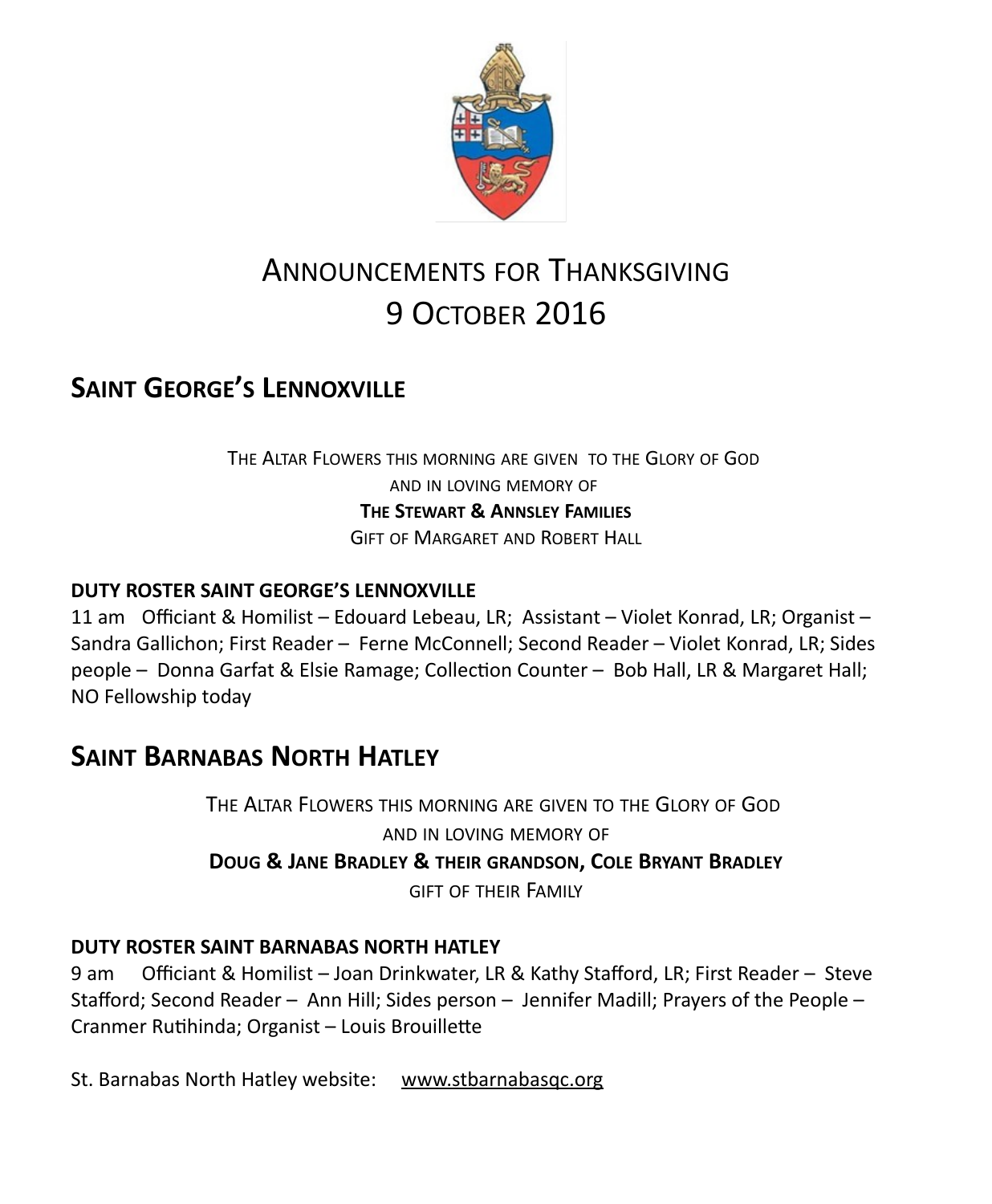## ON THIS WEEK

#### **THANKSGIVING SERVICE – NORTH HATLEY -- TODAY**

St Barnabas' Church, North Hatley - A Service of Thanksgiving. Special music performed before and during the Service of Morning Prayer by Louis Brouillette, church organist, and Jean Gervais, trumpet solo at the Sherbrooke Symphonic Orchestra. Selections will include: *Prayer of St. Gregory* by Alan Hovhaness, 2d movement from the *Sonata for Trumpet and Organ* by Denis Bédard, *Jesus, Joy of Man's Desiring* by Johan Sebastian Bach. 1st movement from the *Sonata for Trumpet and Organ* by Denis Bédard.

#### **ST. GEORGE'S – LENNOXVILLE**

**There are letters from St. George's Corporation for the Congregation at the back of the church.**  If you do not find one, please talk to Sandra Gallichon.

**CORPORATION – NORTH HATLEY**

Meets Wed. Oct. 12 at 4:30 pm

#### **SPECIAL VESTRY – RICHMOND**

Meets Wed. Oct. 12 at 2 pm

#### **EVENING ACW LAMONTAGNE SALES – LENNOXVILLE**

St. George's Evening ACW is selling Lamontagne products during October. Besides the Christmas catalogue items, we also have chocolate, gourmet foods and popcorn. For some early Christmas shopping, contact Janice Fraser at 819-563-9132 or any ACW member.

#### **NADEAU BOOK SALE – LENNOXVILLE**

Audrey and Marc Nadeau are having a book sale at St. George's on Friday Oct. 14 from noon – 8 pm, Saturday Oct. 15 from 9 am – 6 pm, Sunday Oct. 16 from 10:30 am – 6 pm.

#### **STUDENT HOSPITALITY SUPPER – LENNOXVILLE**

St. George's will host the Student Hospitality Supper on Friday, Oct. 14 from 5:30 - 6:30 pm. Free meal for all college and university students.

#### **EMPTY BOWLS – LENNOXVILLE**

#### *Saturday, October 15, 11:30 am – 1:30 pm*

Hope Community Church, Lennoxville – Empty Bowls Lennoxville Bols du partage. Empty Bowls is an international grassroots effort to fight hunger. Local potters have created bowls and local chefs will prepare soup and local bakers are supplying the bread. For 25\$, you are invited to join us for a bowl of soup and you keep the bowl. All proceeds will go to local organizations to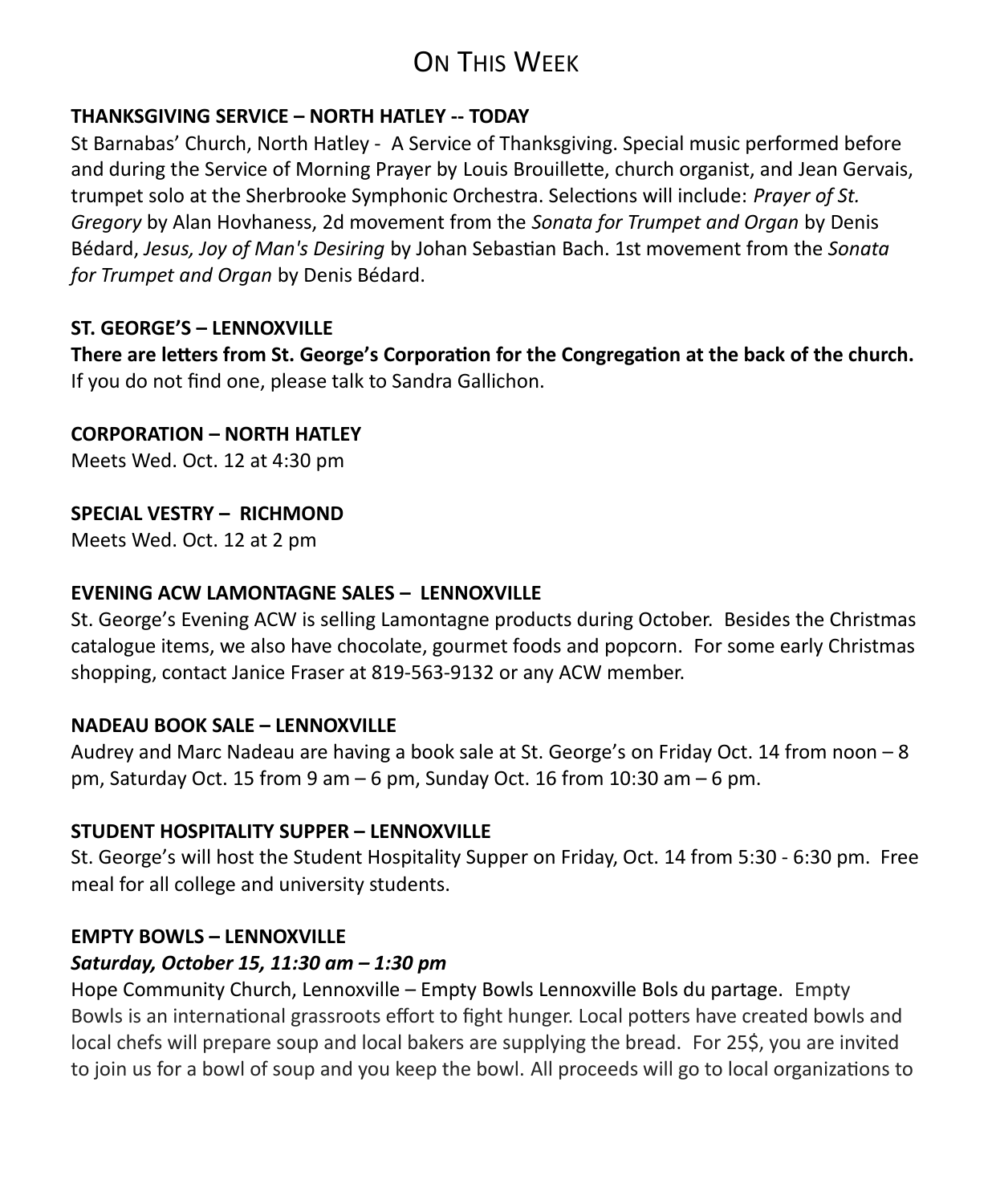fight hunger: Cornerstone Food Bank, Lennoxville Elementary School Breakfast Program and The Pastoral Fund which helps needy students on the Bishop's and Champlain Campus.

## SERVICES NEXT WEEK

| <b>9 AM</b>       | <b>HOLY EUCHARIST</b> | <b>NORTH HATLEY</b> |
|-------------------|-----------------------|---------------------|
| $9:15 \text{ AM}$ | <b>MORNING PRAYER</b> | <b>MAGOG</b>        |
| $9:30 \text{ AM}$ | <b>HOLY EUCHARIST</b> | <b>BURY</b>         |
| $11 \text{ AM}$   | <b>HOLY EUCHARIST</b> | LENNOXVILLE         |
| $11 \text{ AM}$   | <b>HOLY EUCHARIST</b> | <b>COOKSHIRE</b>    |
|                   |                       |                     |

### UPCOMING EVENTS

#### **ANNUAL SOUP SUPPER – RICHMOND**

St Anne's Church, Richmond - Annual Soup Supper on Friday evening, October 21 from 4 - 6 pm. Varieties of soups, assorted pies for dessert.

#### **LENNOXVILLE-ASCOT HISTORICAL & MUSEUM SOCIETY – LENNOXVILLE**

Lennoxville-Ascot Historical and Museum Society invites you to the October  $17<sup>th</sup>$  Gathering at 7:00 p.m. at Uplands, 9 Speid Street, Sherbrooke (Borough of Lennoxville). Gérard Coté, a member of the Sherbrooke Toponymy Committee, will speak about **The History of Lennoxville and Ascot Street Names.** The lecture will be presented in English followed by a bilingual question period. Admission is free. Information: 819-564-0409.

#### **BISHOP'S/CHAMPLAIN REFUGEE STUDENT SPONSORSHIP BOOK SALE – LENNOXVILLE** *Thursday, October 20 from 4 pm – 8 pm; Friday, October 21 from 11 am – 8 pm and Saturday, October 22 from 9 am – noon.*

Lennoxville United Church - The BU/CRC Refugee Student Sponsorship Committee will hold its annual Used Book Sale at Lennoxville United Church, 6 Church Street, Sherbrooke (Lennoxville Borough). To donate used books, please bring them to the church on Wed. Oct, 19 from  $1-6$ pm or Thurs. Oct. 20 from 9 am – noon.

#### **SHERBROOKE WOMEN'S CONNECTION FALL FAIR & SILENT AUCTION – LENNOXVILLE**

Tuesday, Oct. 18 at 9:30 am. at The Hut, ANAF Unit #318 (300 St. Francis St., Lennoxville). Handmade, baked goods, new and nearly new items! Spiritual Breath video with Donna Lamothe, Professional Soloist Heidi Maegerlein from Germany. Cost \$7

#### **FALL RUMMAGE SALE – ST. GEORGE'S CHURCH HALL - LENNOXVILLE**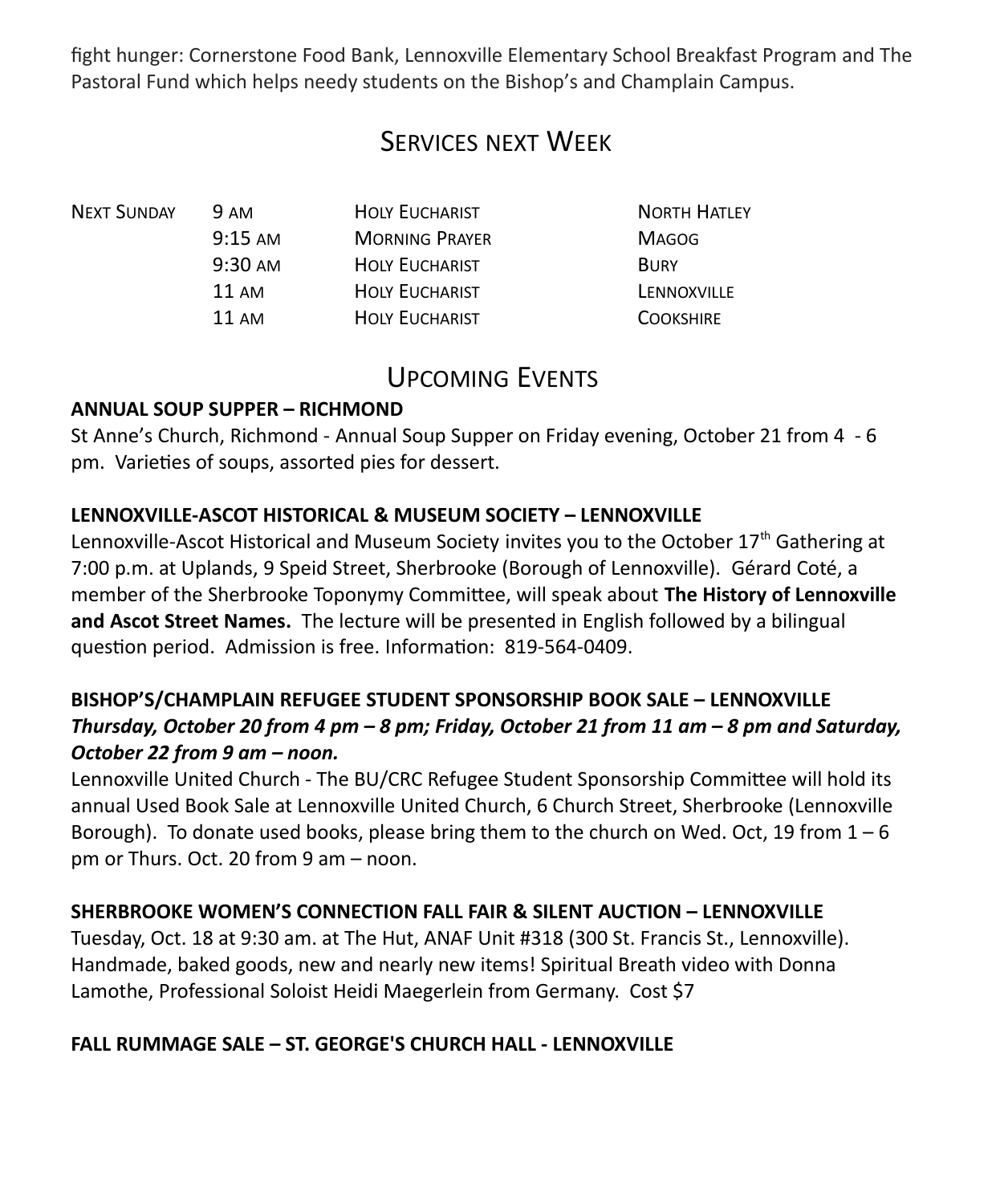Thursday, October 27th, 10:00 a.m to 5:00 p.m.; Friday, October 28th, 10:00 a.m. to 5:00 p.m.; & BAG SALE on Saturday, October 29th, from 8:30 a.m. to 12:00 Noon. Articles for the sale may be left at the Church Hall during the week of October 23th. SAVE YOUR \$\$\$ SHOP WITH US!

PLEASE SEND ANY ANNOUNCEMENTS FOR NEXT SUNDAY'S BULLETIN TO THE SECRETARY BY WEDNESDAY NOON AT: SANDRA.GALLICHON@UBISHOPS.CA OR CALL 819 566 1847.

> DEANERY OF SAINT FRANCIS Anglican Diocese of Quebec

DEANERY MINISTRY COMMITTEE (DMC) The Archdeacon; Rural Dean, Ruth Sheeran 566-4937; & John Rasmussen 842-4158

> REGIONAL MINISTRY TEAM The Venerable Dr Edward Simonton OGS – 679 9957 The Rev'd Canon Fred Richardson – 569 5277

> > DEANERY LAY READERS

Jane Bishop, Deanery Lay Reader & Pastoral Visitor – 887 6802 Beverly Dame, Deanery Lay Reader – 842 1521 Page Dame, Deanery Lay Reader & Pastoral Visitor – 842 1521 Joan Drinkwater, Deanery Lay Reader & Pastoral Visitor – 842 2640 Lorna Gordon, Deanery Lay Reader & Pastoral Visitor – 569 6986 Gabriel Kwenga, Deanery Lay Reader – 342 3223 Marilyn Mastine, Deanery Lay Reader & Pastoral Visitor – 839 2554 Gene Ross, Deanery Lay Reader & Pastoral Visitor – 563 8013

REGIONAL MINISTRY PARISH CONTACTS ST GEORGE'S, AYER'S CLIFF - Greta Nish, Warden – 838 5329 ST JOHN'S, BROOKBURY - Jane Bishop, Steward – 887 6802 ST PAUL'S, BURY- Serena Wintle, Warden – 875 5210 ST STEPHEN'S COATICOOK - Lauraine Denis, Warden – 849 7196 ST PETER'S, COOKSHIRE - Bernard Hodge, Warden – 875 3839 ST AUGUSTINE'S, DANVILLE - Rick Goodfellow, Warden – 848 2091 HOLY TRINITY, DENISON MILLS – Marilyn Mastine, Steward – 839 2554 ST JAMES, HATLEY - Charlene Johann, Warden – 838 5473 HOLY TRINITY, KIRKDALE - Marilyn Mastine, Steward – 839 2554 ST GEORGE'S, LENNOXVILLE - Sandra Gallichon, Secretary – 566 1847 ST LUKE'S, MAGOG - Linda Comeau, Vestry Clerk – 843 9418 ST BARNABAS, MILBY - Esther Barnett, Vestry Clerk -– 837 2261 ST BARNABAS, NORTH HATLEY - Jennifer Madill, Secretary – 842 2792 ST ANNE'S, RICHMOND - Don Nixon, Treasurer – 826 2694 ST PAUL'S, SYDENHAM - Edward Simonton, Rector – 679 9957 CHURCH OF THE EPIPHANY, WAY'S MILLS - Edward Simonton, Rector – 679 9957

For Further Information about Contacts or Service Times Please visit the Deanery Website: